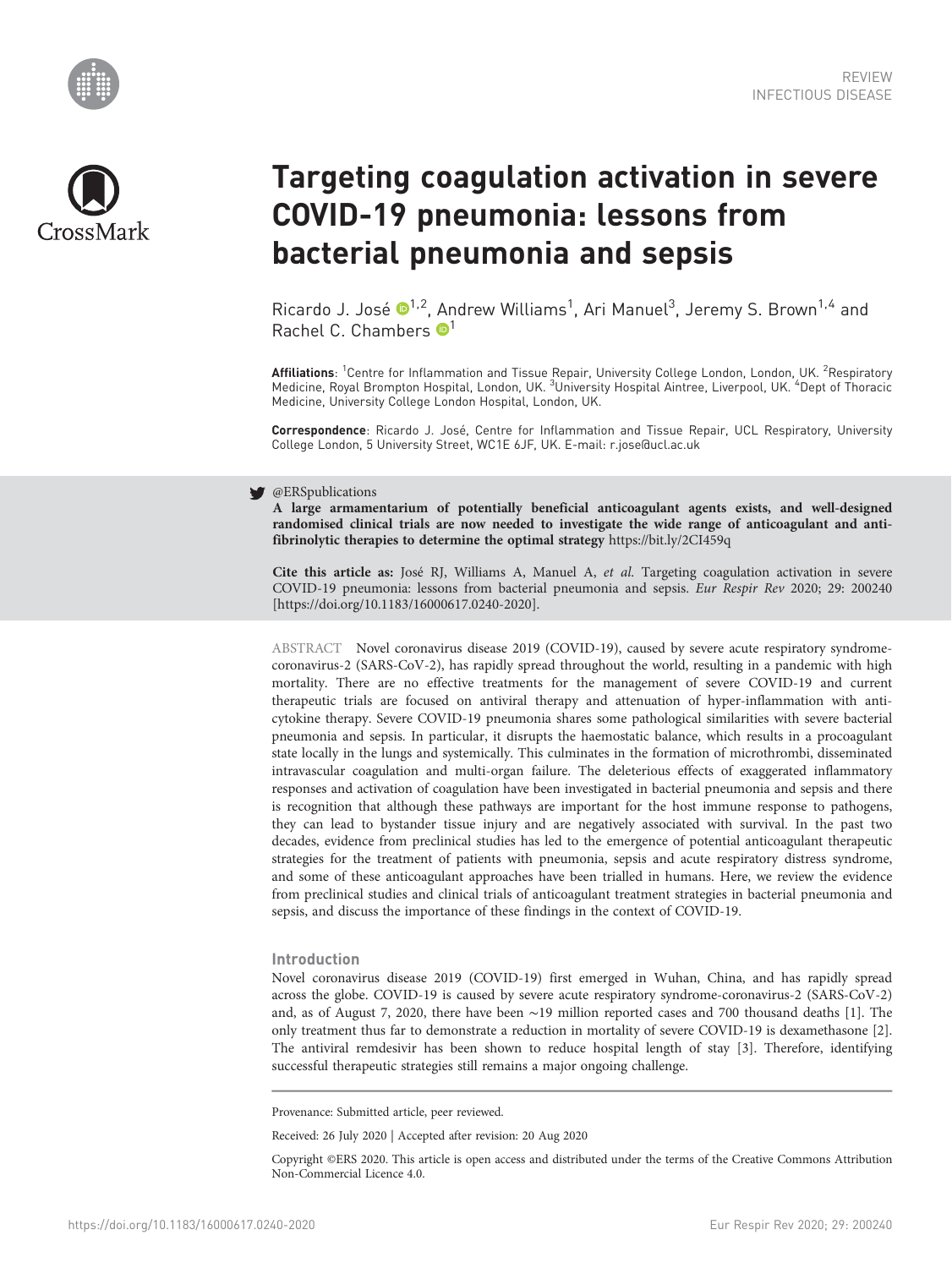The pathogenesis of severe COVID-19 pneumonia has similarities with that of severe bacterial pneumonia, with both causing severe hypoxia that often requires ventilatory support. Both are characterised by extensive inflammatory cell recruitment to the lungs, a potent acute phase reaction and raised levels of pro-inflammatory cytokines (figure 1) [\[4](#page-8-0), [5](#page-8-0)]. Severe COVID-19 pneumonia and severe bacterial pneumonia are both associated with widespread activation of the coagulation system, evidenced by elevated activated partial thromboplastin time (APPT) and prothrombin time (PT) and markedly elevated D-dimer levels, with raised levels of the latter being associated with poor prognosis [[6](#page-8-0)–[9](#page-8-0)]. Evidence of disseminated intravascular coagulation is seen frequently in patients at increased risk of death from COVID-19 [\[8\]](#page-8-0). In severe COVID-19, the clinical relevance of activation of the coagulation system is evidenced by a high incidence of pulmonary and peripheral venous thromboembolic (VTE) disease, stroke and acute coronary syndromes, even in patients receiving prophylactic heparin [\[8, 10](#page-8-0), [11](#page-8-0)]. The development of microthrombi in lung capillaries [[12](#page-8-0)] may partially explain the profound hypoxia seen in some patients with COVID-19, and similar microthrombi may contribute to renal and cardiac involvement. Recent studies suggest that the rapid accumulation of neutrophil extracellular traps in the microvessels of patients with severe COVID-19 results in occlusion of these vessels and promotes microthrombosis [\[13\]](#page-8-0).

Although endothelial dysfunction occurs in bacterial pneumonia and sepsis, it is pronounced in COVID-19, with SARS-CoV-2 having a direct effect on the endothelium. Post mortem studies have shown evidence of intracellular virus and microangiopathy [[12](#page-8-0)]. SARS-CoV-2 uses the angiotensin-converting enzyme (ACE)-2 receptor to enter the host cells and activates the renin–angiotensin system, which can induce a prothrombotic state [\[14\]](#page-8-0). Furthermore, the host inflammatory response to the virus promotes activation of coagulation and reduced fibrinolysis. Older age, low lymphocyte count, prolonged PT and APPT, and admission to the intensive care unit have been identified as risk factors for thrombosis [\[15\]](#page-8-0).

COVID-19 pneumonia is characterised by increases in multiple cytokines, including tumor necrosis factor (TNF) and interleukin-6 (IL-6) [[16](#page-8-0)], which are potent activators of the tissue factor (TF)-dependent coagulation cascade [[17](#page-8-0)–[19](#page-8-0)]. Activation of the coagulation system is known to be pro-inflammatory and could drive further increases in inflammation; in tissues with a delicate architecture such as the distal lung, this can be highly detrimental, impairing gas exchange [\[20](#page-8-0)] and culminating in acute respiratory distress syndrome (ARDS) [[21](#page-8-0), [22](#page-8-0)]. The extensive activation of coagulation in patients with severe COVID-19 could stimulate further inflammation via the mechanisms described below, resulting in a positive feedback loop that maintains high levels of inflammation for a prolonged period. Hence, effective anticoagulation strategies may prevent complications associated with aberrant clotting, attenuate coagulation-induced exaggerated inflammatory responses and potentially reduce the severity and extent of pulmonary infiltrates.



FIGURE 1 Similarity in progression of severe viral and bacterial pneumonia. During viral and bacterial infection, the pathogens are recognised by host pathogen recognition receptors (PRR) on the surface of epithelial cells, mononuclear phagocytes and other cell types, resulting in initiation of various inflammatory cascades triggering systemic inflammatory response syndrome (SIRS). At this stage patients will have viral/ bacterial sepsis with life-threatening organ dysfunction. Most individuals will clear the pathogen (with antimicrobial/antiviral therapy) and the body resolves the inflammation. Others, however, will not be able to clear the pathogen, or despite clearance of the pathogen will continue to exhibit dysregulated inflammatory responses that are unabated, resulting in tissue injury and organ failure. Of these patients, some receiving supportive care will recover and some will die.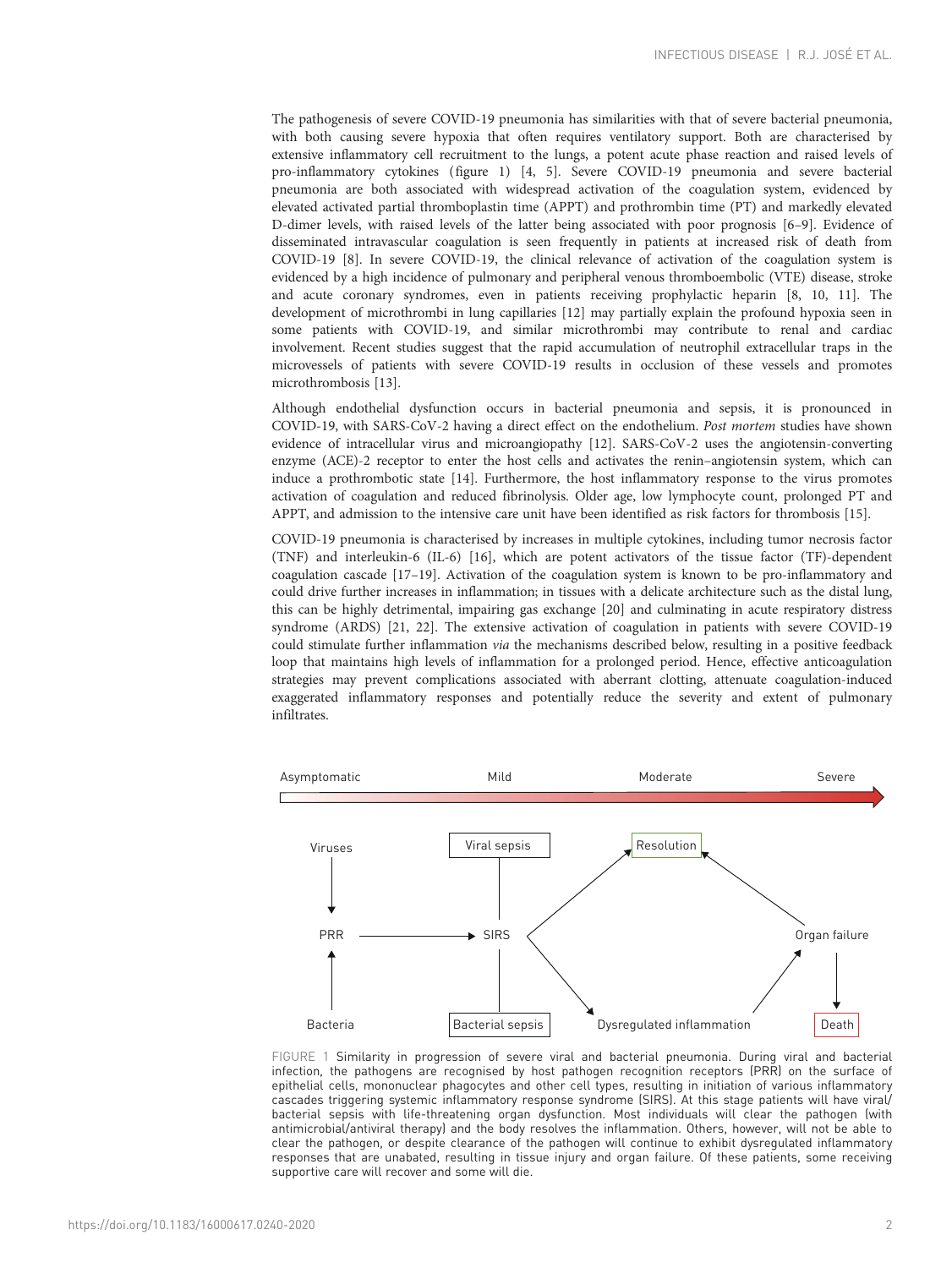Although less clinically evident than in COVID-19, severe bacterial pneumonia and sepsis are also associated with activation of coagulation locally in the lungs and systemically, and are associated with bystander tissue injury and correlate negatively with survival [[9](#page-8-0), [23, 24\]](#page-8-0). As a consequence, therapies that modulate inflammatory responses caused by activation of coagulation have been extensively investigated in bacterial pneumonia and sepsis. Several anticoagulant therapeutic strategies for treating pneumonia, sepsis and ARDS have been identified and some of these anticoagulants have been trialled in humans. The high frequency of coagulation abnormalities and prolonged inflammation that occurs in severe COVID-19 suggests these therapies are attractive potential therapies.

Here, we review the evidence from preclinical studies and clinical trials of anticoagulant treatment strategies in bacterial pneumonia and sepsis and discuss how these data could be relevant for managing COVID-19 pneumonia. The data will be discussed in relation to 1) activation of the TF–thrombin generation pathway, 2) endogenous anticoagulants and 3) coagulation–inflammation crosstalk ([figure 2\)](#page-3-0).

## The TF-dependent pathway

The TF pathway is the main initiator of procoagulant activity secondary to tissue injury and inflammation, and it plays an important role in pneumonia and ARDS [[25](#page-8-0), [26\]](#page-8-0). TF is a transmembrane glycoprotein expressed by mononuclear cells, endothelial cells, fibroblasts, vascular smooth muscle cells and alveolar epithelial cells but it can also be detected in extracellular fluids and in cell-derived microparticles shed from activated cells [[27](#page-8-0)–[29\]](#page-8-0). Under normal physiological conditions, TF will only come into contact with blood or circulating coagulation zymogens after vascular injury and disruption of the endothelial barrier [\[30, 31](#page-8-0)]. TF binds to and activates coagulation factors VII to VIIa, forming the TF-VIIa complex. This initiates the TF-dependent pathway of coagulation by activating coagulation factor X to Xa and then binding factor Xa to form the TF-VIIa-Xa ternary complex. The TF-VIIa-Xa ternary complex converts prothrombin (factor II) to thrombin (factor IIa), a process that is sustained and increased in efficiency by positive feedback through activation of coagulation factors V and VIII, which are non-enzymatic cofactors that activate factor X [\[32, 33](#page-8-0)]. Thrombin converts fibrinogen to fibrin, the main constituent of clots, and is also the main physiological activator of proteinase-activated receptor-1 ( $PAR_1$ ), the major high-affinity thrombin receptor that promotes multiple downstream cellular responses involved in tissue repair. However, when dysregulated, these cellular responses promote inflammation and lead to disruption of the epithelial and endothelial barriers and the development of fibrosis in multiple organs, including the lung, kidney and liver [\[34\]](#page-9-0), thereby contributing to disease pathogenesis during severe infections.

## TF pathway inhibitors

TF and factor VIIa levels are elevated in the bronchoalveolar lavage fluid of patients with severe pneumonia, and the central role of TF for initiating coagulation makes it an attractive target for therapeutic intervention against the potential negative consequences of coagulation activation. Tissue factor pathway inhibitor (TFPI) is a central endogenous regulator of TF pathway activity and thrombin generation. This glycoprotein is mainly expressed by endothelial cells and platelets and acts by directly inhibiting factor Xa. The Xa-TFPI complex subsequently also inhibits the TF-VIIa complex. In preclinical non-human primate models of endotoxaemia, blockade of TF-VIIa, using a competitive inhibitor of TF (site-inactivated factor VIIa), inhibits the TF pathway and reduces lung inflammation and deposition of fibrin [\[35](#page-9-0), [36\]](#page-9-0). A phase II clinical trial of recombinant human TFPI (rhTFPI; Tifacogin) in patients with severe sepsis decreased concentrations of IL-6, an important pro-inflammatory cytokine that is increased in COVID-19 pneumonia and a major target in ongoing clinical trials [\[37](#page-9-0), [38](#page-9-0)]. However, in the Optimised Phase III Tifacogin (rTFPI) in Multicenter International Sepsis Trial (OPTIMIST phase III) for patients with severe sepsis with a high international normalised ratio  $(\geq 1.2)$ , rhTFPI did not improve 28-day mortality, despite reducing evidence of inflammation [\[39\]](#page-9-0). Administration of rhTFPI and heparin concomitantly was associated with increased bleeding, although a post hoc analysis did suggest rhTFPI improved survival in patients with severe community-acquired pneumonia (CAP) for whom the microbiological aetiology was known and heparin had not been given [\[40\]](#page-9-0). However, the subsequent Recombinant Tissue Factor Pathway Inhibitor in Severe Community-Acquired Pneumonia (CAPTIVATE) trial [\[41](#page-9-0)] did not demonstrate improved survival for patients with severe CAP treated with rhTFPI. Although TFPI was largely disappointing in the setting of sepsis, the advantages of targeting the TF pathway in preventing the development of capillary microthrombi, as well as inflammation, might outweigh potential risks.

## Endogenous anticoagulants and treatment of severe pneumonia and ARDS

Activation of the coagulation system is countered by endogenous anticoagulants, which act either alone or in concert to limit coagulation. A number of endogenous anticoagulants, including anti-thrombin (AT) and activated protein C (APC), have been trialled in severe pneumonia and ARDS, on the basis that they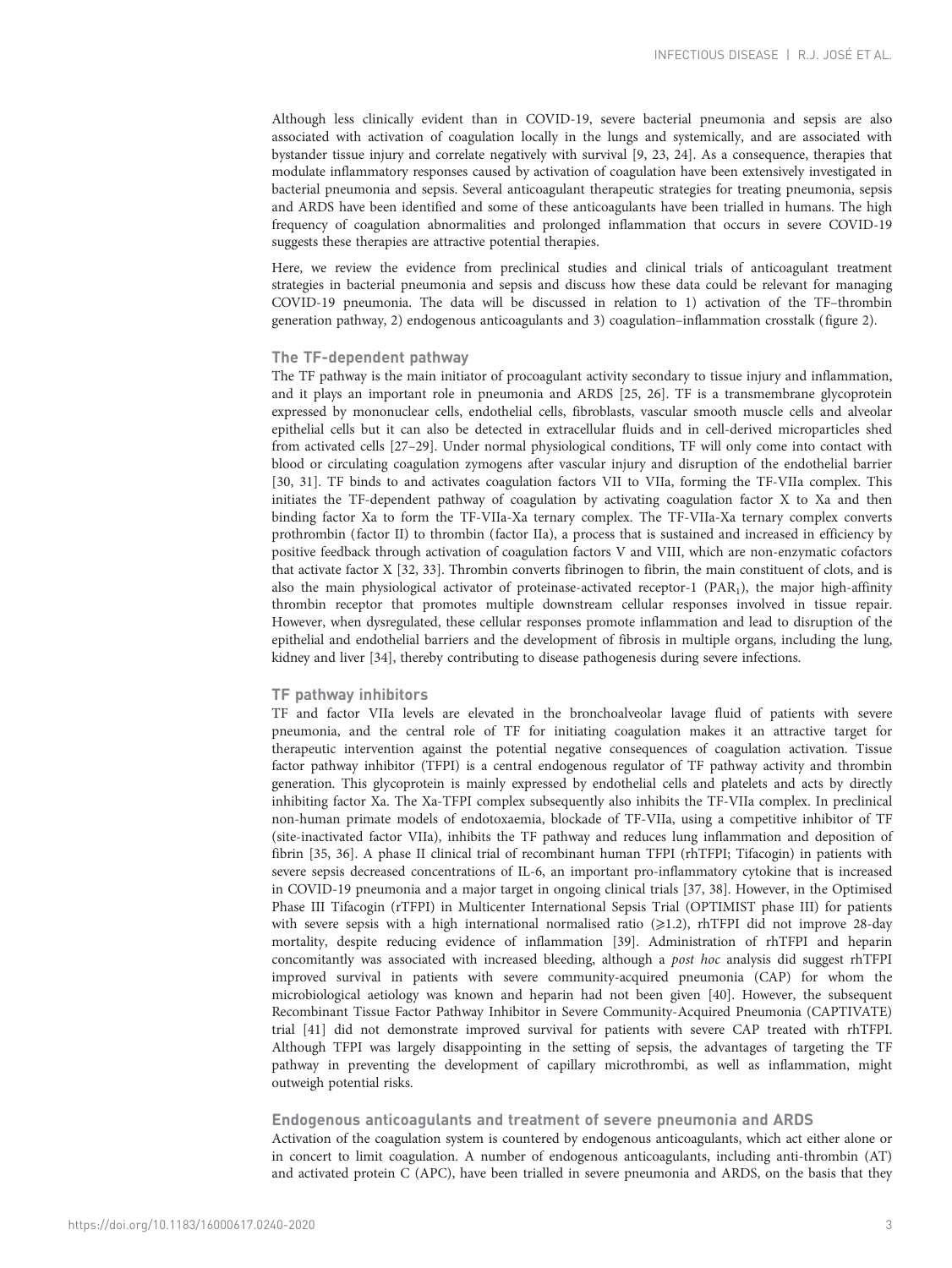<span id="page-3-0"></span>

FIGURE 2 Activation of the coagulation cascade and endogenous anticoagulants. Pathogens in the lungs are recognised by pattern recognition receptors that initiate a pro-inflammatory response and expression of tissue factor (TF) allowing factor VIIa to come in to contact with TF. TF-VIIa activates factor X that binds to TF-VIIa to form a ternary complex that converts prothrombin to thromobin (factor IIa). Factor Va binds to the ternary complex to form the prothrombinase complex and to platelets and factor Xa to form the major prothrombinase complex that generates the large amounts of thrombin necessary for fibrin clot formation. Thrombin also increases expression of thrombomodulin on endothelial cells and activates proteinase-activated receptor-1 (PAR<sub>1</sub>), the major thrombin receptor. Activation of PAR<sub>1</sub> by thrombin leads to downstream signalling that is pro-inflammatory and leads to disruption of the alveolar barrier (brown). Activation of PAR<sub>1</sub> by activated protein C (APC) leads to signalling that has barrier-protective and anti-inflammatory effects (blue). TFPI: tissue factor pathway inhibitor; IL: interleukin; TNF: tumor necrosis factor; MCP: monocyte chemoattractant protein; PAI: plasminogen activator inhibitors; tPA: tissue-type plasminogen activator; uPA: urokinase-type plasminogen activator; EPCR: endothelial protein C receptor; FDP: fibrin degradation products.

were shown to be protective against lung injury in experimental animal models by reducing fibrin generation and attenuating neutrophil recruitment [[42](#page-9-0)–[46](#page-9-0)].

#### Anti-thrombin

AT inactivates thrombin and factor Xa and has been shown to reduce systemic (after intravenous administration) and bronchoalveolar (after both intravenous and nebulised administration) thrombin and fibrin levels and reduce lung injury in preclinical models [\[42, 46\]](#page-9-0). However, the clinical data currently do not support using AT as a treatment to improve lung injury. The KyperSept trial of high-dose AT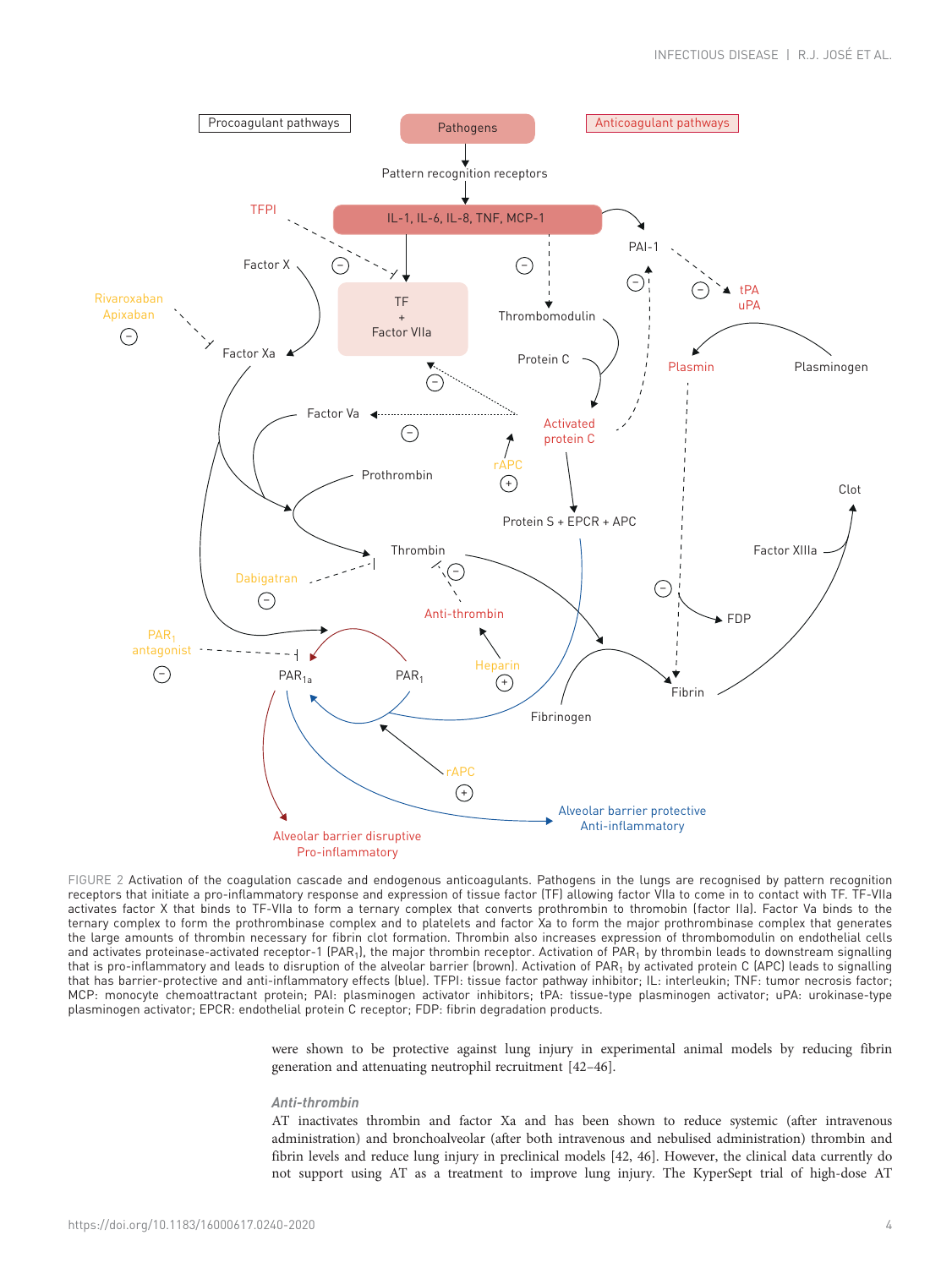treatment in severe sepsis [\[47\]](#page-9-0) showed no effect on 28-day mortality, and an increased risk of bleeding events in the AT-treated participants was observed, particularly in those who received concomitant heparin. Yet, a subgroup analysis revealed that the AT-treated group that had not received concomitant heparin had a 15% improvement in 90-day mortality compared to those treated with heparin. Nonetheless, a meta-analysis of 20 trials of a heterogeneous population of critically ill patients concluded that AT should be avoided owing to the risk of bleeding complications [\[45](#page-9-0)]. Natural or pharmacological thrombin inhibitors have not been tested in clinical trials in the setting of pneumonia and potential clinical translation has been inferred from studies of AT in sepsis, in which pneumonia is the leading cause in a large proportion of cases. In terms of extrapolation to COVID-19 pneumonia, we would propose that the current evidence would also argue against the use of AT, particularly if co-administered with heparin. Heparin alone, which exerts its anticoagulant effects via the activation of AT, is currently being evaluated in multiple trials in the context of COVID-19 pneumonia. This includes evaluation of a systemic prophylactic dose and a full therapeutic dose of low molecular weight heparin (LMWH). In H1N1 ARDS, anticoagulation with systemic heparin significantly reduced the high incidence of VTE [[48](#page-9-0)]. Heparin also exerts anti-inflammatory and antiviral properties [[49](#page-9-0), [50](#page-9-0)]. However, the route of administration of heparin is likely to be critical. Nebulised heparin did not attenuate inflammation in a murine model of pneumonia [\[42\]](#page-9-0), and, in clinical trials in patients with or at risk of ARDS, nebulised heparin had no major impact on physiological variables nor a beneficial effect on mortality, although it increased ventilator-free days [\[51](#page-9-0)–[53\]](#page-9-0).

## Activated protein C

APC plays a critical role in terminating coagulation by proteolytically inactivating factors Va and VIIIa, and has been widely investigated in the context of sepsis [\[54](#page-9-0)–[56](#page-9-0)]. Once the coagulation cascade is activated, thrombin binds to thrombomodulin and, facilitated by the endothelial protein C receptor (EPCR), protein C is activated. APC then binds to the EPCR and, together with its co-factor protein S, forms the EPCR-APC-protein S complex that binds and degrades factor Va and factor VIIIa [[57](#page-9-0)], providing negative feedback for thrombin generation. APC also exerts pro-fibrinolytic and anti-inflammatory effects [\[57, 58](#page-9-0)]. Preclinical studies support a beneficial effect of APC administration, showing that rhAPC attenuates tissue injury and improves survival in models of sepsis and lung injury [[59](#page-9-0)–[61](#page-9-0)]. For example, in murine models of indirect lung injury (intravenous injection of lipopolysaccharide) and direct lung injury (Streptococcus pneumoniae infection), nebulised rhAPC specifically reduced local bronchoalveolar thrombin and fibrin generation without affecting intravascular thrombin generation or fibrinolytic activity [\[46\]](#page-9-0) and without adversely affecting bacterial clearance [[46](#page-9-0)]. This provides proof-of-principle that targeting the alveolar epithelium locally with nebulised rhAPC can attenuate coagulation activation without compromising host defence.

In clinical studies, systemic, rather than nebulised, delivery of APC has had initially promising results. In the original landmark PROWESS study, intravenous infusion of rhAPC (drotrecogin alpha (activated) (DrotAA)) significantly reduced 28-day all-cause mortality in patients with sepsis (secondary to CAP) by 28% and reduced the resolution time of respiratory failure [[22](#page-8-0)]. This resulted in the Infectious Diseases Society of America/American Thoracic Society recommending APC for the treatment of refractory septic shock due to CAP [\[62](#page-9-0)]. Although APC reduced coagulation activation and lung injury scores in a study of 27 patients with ARDS [\[63, 64](#page-9-0)], in a subsequent randomised controlled trial APC did not improve the clinical outcomes of ARDS patients [\[65\]](#page-9-0) or of patients with sepsis and low of risk of death [[66](#page-9-0)]. Furthermore, a meta-analysis of five studies involving 5101 participants concluded that APC was associated with higher risk of bleeding and should not be used in patients with severe sepsis or septic shock [[67\]](#page-10-0). Importantly, the PROWESS-Shock study [[55\]](#page-9-0) failed to demonstrate an improvement in survival in patients with septic shock and eventually led to the withdrawal of DrotAA (Xigris) from the market. However, the significant differences in patient characteristics between the PROWESS trials has led to the recommendation that a trial of DrotAA should be repeated using an optimised study design [[68](#page-10-0)], and this could include a trial in a less heterogeneous high-risk population, such as COVID-19 pneumonia. The preclinical and clinical data suggest nebulised rhAPC may not carry the same bleeding liability as intravenous administration and may be an appropriate route of drug administration. Alternatively, the bleeding risk could be mitigated using an rhAPC variant with <10% anticoagulant activity [\[69\]](#page-10-0), which in preclinical studies was as effective as wild-type APC in improving survival of mice in sepsis models [[69](#page-10-0)].

In a small study of 11 COVID-19 patients, most had increased endogenous APC levels [\[70\]](#page-10-0); however, four patients had lower APC levels and in this subgroup of patients, particularly those with septic shock or at high risk of death, administration of rhAPC might warrant further investigation.

#### Endogenous fibrinolytics

Fibrin deposition and clearance is regulated by the control of plasmin activity, which in turn is regulated by the relative balance between plasminogen activators and plasminogen activator inhibitors (PAI)-1, -2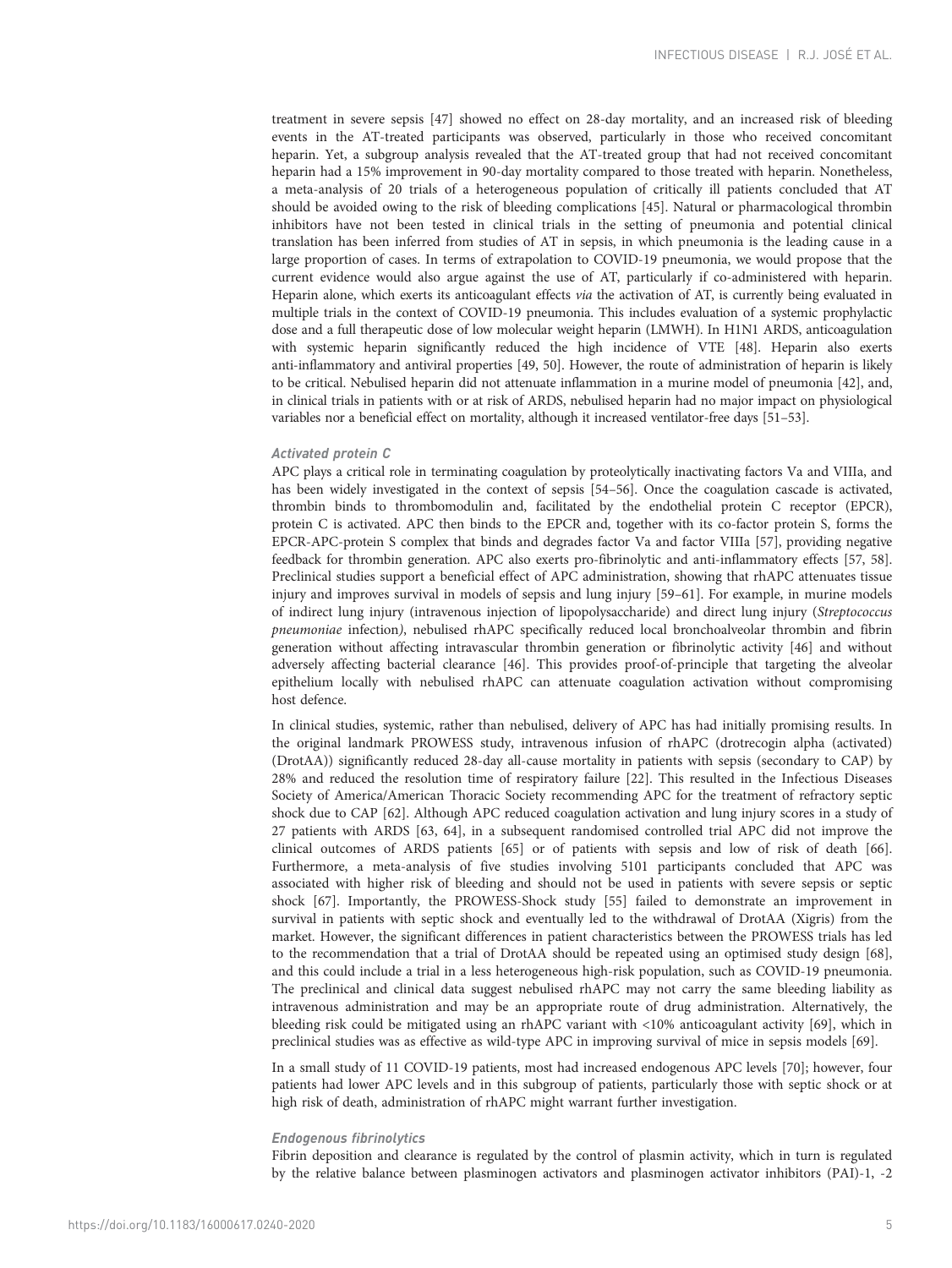and -3. Plasminogen is mainly synthesised in the liver and converted into plasmin by the serine proteinases tissue-type plasminogen activator (tPA) or urokinase-type plasminogen activator (uPA). Several preclinical and clinical studies have demonstrated elevated levels of PAI-1 in pneumonia [[30,](#page-8-0) [71](#page-10-0), [72](#page-10-0)]. However, preclinical studies on the effects of PAI-1, tPA and uPA in murine models of pneumonia suggest the outcome is pathogen dependent. For example, in a Klebsiella pneumoniae pneumonia model, PAI-1 improved bacterial clearance and reduced mortality [\[73\]](#page-10-0), but neither PAI-1 nor plasmin appeared to have a role in mouse models of S. pneumoniae [\[72\]](#page-10-0) or Pseudomonas aeruginosa pneumonia [[74](#page-10-0)]. Instead, the urokinase plasminogen activator receptor axis promoted host defence against S. pneumoniae by recruiting neutrophils to the alveoli and enhancing neutrophil-mediated bacterial killing [[75](#page-10-0)]. Furthermore, in a model of sterile lung injury, tPA administration reduced alveolar leak but had no effect on pulmonary inflammation [\[76\]](#page-10-0). Data are limited regarding the role of this system in viral respiratory infection models but in a study of influenza A infection, the absence of plasminogen reduced inflammation [\[77\]](#page-10-0). A recent meta-analysis of preclinical studies of fibrinolytics in acute lung injury suggested increased fibrinolysis, attenuated inflammation and alveolar leak, and improved survival [\[78\]](#page-10-0).

There are limited clinical data on the efficacy of targeting fibrinolysis in patients with severe infections or ARDS. However, patients with ARDS display evidence of a marked reduction in fibrinolysis, with evidence of reduced uPA activity and increased PAI-1 levels in bronchoalveolar lavage fluid [[30\]](#page-8-0). Furthermore, one study demonstrated a shorter length of stay in the intensive care unit and improved survival in ARDS patients treated with nebulised streptokinase [[79](#page-10-0)]; this pathway may represent an interesting target for the management of COVID-19-induced lung injury. Two trials targeting this pathway are currently underway, one in the UK (nebulised r-tPA) and another in the USA (alteplase) (NCT04356833, NCT04357730).

## PARs mediate the interplay between coagulation and inflammation

The discovery of the PARs in 1991 represented a watershed moment in our understanding of the mechanism by which coagulation proteinases directly influence cell function. PARs are seven transmembrane domain G-protein-coupled receptors that have unique mechanisms of activation, which involves limited proteolysis of their amino-terminal exodomains to unmask a tethered ligand. Four PARs (PAR1–4) are differentially expressed on lung-resident cells, including lung epithelial cells, endothelial cells and fibroblasts, as well as on recruited monocytes and neutrophils following tissue injury. Thrombin is a major activator of  $PAR_1$  and  $PAR_3$ , whereas factor Xa and the potent TF-Xa-VIIa ternary complex activate PAR<sub>1</sub> and PAR<sub>2</sub> [[80](#page-10-0)]. PAR<sub>1</sub> can also be activated by the EPCR-APC complex [\[81\]](#page-10-0), plasmin [\[82\]](#page-10-0) and matrix metalloprotease-1 [\[83\]](#page-10-0), whereas trypsin and tryptase can activate  $PAR<sub>2</sub>$  [\[80](#page-10-0)].

Activation of PAR<sub>1</sub> induces the expression of a host of inflammatory cytokines, chemokines and growth factors that influence inflammatory cell trafficking, leukocyte activation and endothelial permeability [\[84](#page-10-0), [85](#page-10-0)]. However, PAR<sub>1</sub> downstream signalling is highly context dependent and influenced by both the nature and the extracellular concentration of activating proteinases [\[86\]](#page-10-0). For example, in vitro studies using exogenously added proteinases have shown that thrombin increases vascular permeability via PAR1 activation and coupled signalling of the S1P3 receptor [\[87\]](#page-10-0). Conversely, APC inhibits thrombin-mediated vascular hyper-permeability via PAR<sub>1</sub> activation and signalling via the S1P1 receptor [[86, 88](#page-10-0)]. During infection the deleterious thrombin-PAR1 signalling responses appear to predominate over protective APC-PAR1 signalling responses because endogenous APC levels are depleted and APC has 500 times lower affinity and efficiency for cleaving PAR<sub>1</sub> compared to thrombin [[89](#page-10-0), [90](#page-10-0)]. The differential effects of PAR-1 activation by APC or thrombin are also explained by differential cleavage of the PAR<sub>1</sub> N-terminus. Thrombin cleaves PAR<sub>1</sub> at Arg41, whereas APC cleaves PAR<sub>1</sub> at Arg41 and Arg46, with preferential cleavage at the latter site mediating the cytoprotective effects of APC [\[91, 92\]](#page-10-0). Hence, in the presence of increased thrombin generation, as often seen in severe pneumonia, the beneficial effects of low levels of endogenous APC may be overcome by the barrier-disruptive effects of thrombin-induced PAR<sub>1</sub> cleavage.

In preclinical studies, survival from sepsis appears to be related to the time of activation of  $PAR<sub>1</sub>$  [[93](#page-10-0)]; mice treated early with a PAR<sub>1</sub> antagonist were protected against thrombocytopaenia and had reduced thrombin levels and improved survival [[93](#page-10-0)]. S. pneumoniae pneumonia in PAR<sub>1</sub>-knockout mice exhibited evidence of reduced lung injury and neutrophil recruitment without any effect on bacterial clearance [[94](#page-10-0)], whereas the PAR<sub>1</sub> antagonist vorapaxar reduced neutrophilic inflammation; TNF, IL-1β, C-C motif chemokine ligand 2 (CCL2) and CCL7 levels; coagulation activation; and vascular permeability (alveolar leak) without adversely affecting bacterial clearance. Murine studies of viral infection, including influenza [\[95, 96](#page-10-0)], suggest PAR<sub>1</sub> is required for host control of virus load initially, but if viral replication is left unrestricted PAR1 promotes inflammation and increases mortality. These preclinical findings support the rationale that blockade of  $PAR<sub>1</sub>$  may be beneficial in attenuating pathogen-induced hyper-inflammatory responses and in maintaining integrity of the alveolar endothelial barrier, but that the benefits of this treatment may differ with the timing of treatment and the causative pathogen.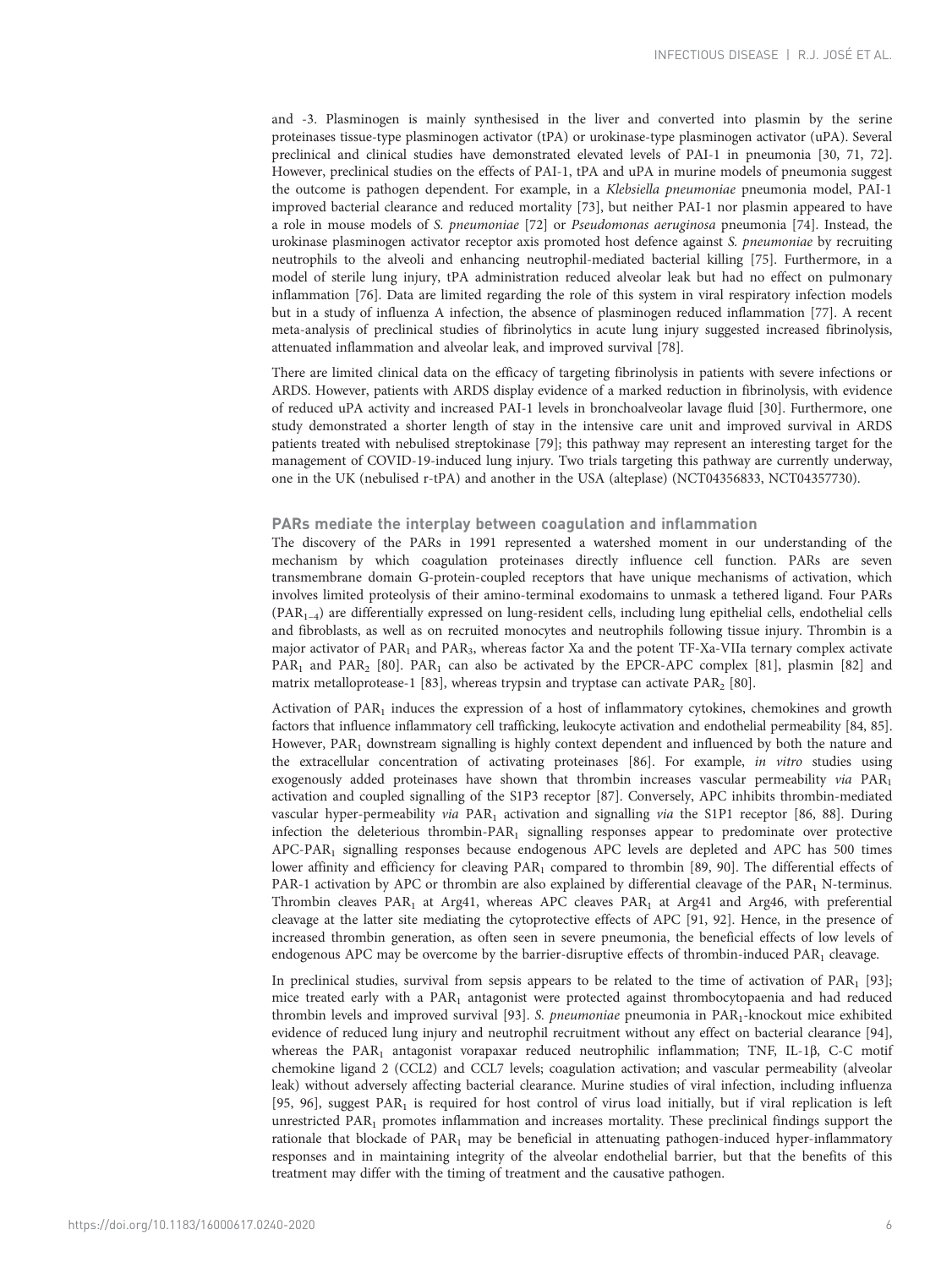## The potential of targeting coagulation in COVID-19

As previously highlighted, severe COVID-19 is associated with overwhelming clinical complications of coagulation activation. A retrospective study of 107 patients who had received at least 1 month of anticoagulation therapy prior to SARS-COV-2 infection demonstrated that none developed clinically relevant thrombotic complications [\[97\]](#page-10-0). Prophylactic dose heparin is therefore recommended for all patients admitted to hospital with COVID-19 [\[98](#page-10-0)]. The enhanced inhibition of thrombin with higher doses of LMWH may further benefit patients by subsequently reducing the downstream signalling involved in inflammation, although the bleeding risk would need to be carefully considered. Clinical trials of low dose versus full dose LMWH are currently underway (NCT04372589, NCT04401293, NCT04367831, NCT04345848, NCT04373707, NCT04366960, NCT04359277 and NCT04397510) and will inform the future clinical management of COVID-19. However, in the context of diseases with a profound inflammatory response and potential lower levels of AT such as COVID-19 [\[8,](#page-8-0) [70\]](#page-10-0), LMWH may not be effective. Indeed, anecdotal observations from clinicians caring for patients with COVID-19 report that patients continue to develop clinically identifiable clots, despite receiving prophylactic doses of LMWH, and that higher doses of heparin are needed according to factor Xa analysis, especially in patients with significantly elevated levels of D-dimer [\[98\]](#page-10-0). This suggests that it may be important to target coagulation proteinases that do not rely on the presence of circulating endogenous anticoagulants. In this context, some reports suggest that bivalirudin may improve haemofilter and extracorporeal membrane oxygenation filter survival [[99](#page-10-0), [100\]](#page-10-0).

Direct oral anticoagulants that specifically inhibit thrombin and factor Xa are now available. These agents would not be suitable for all patients, particularly if drug interactions with potential antiviral medication are expected, or in mechanically ventilated patients requiring enteral feeding. Although rivaroxaban and apixaban can be delivered *via* a nasogastric tube to the stomach, they should not be mixed with enteral nutrition [[101\]](#page-10-0). As with LMWH there is an increased risk of bleeding with direct oral anticoagulants but in COVID-19, complications related to bleeding are anecdotally not commonly seen, but a recent study has suggested an increased risk of bleeding in non-critically ill patients receiving heparin [\[102](#page-11-0)]. Hence the risk of bleeding complications may be lower for patients at increased risk of death with COVID-19 compared to other causes of severe sepsis/ARDS. Furthermore, idarucizumab and andexanet alfa are now available for the reversal of dabigatran and rivaroxaban/apixaban, respectively, mitigating the fear that the effects of these agents cannot be reversed should bleeding occur.

APC showed beneficial effects in the PROWESS study, particularly in the subgroup of patients with CAP and a high risk of death. Heterogeneity within patient populations has hampered previous studies of APC; any future trials in COVID-19 will need patients to be carefully sub-phenotyped because the benefit in COVID-19 will likely be seen in those at high risk of death with low endogenous levels of APC. Nebulised streptokinase has shown reduced mortality in one study of ARDS patients [[79](#page-10-0)] and fibrinolysis is currently being targeted in COVID-19 with trials of nebulised and systemically administered tPA; these trials are welcomed and have the potential to reduce pulmonary microthrombi and lung injury.

Targeting PAR<sub>1</sub> is another potential attractive approach that could counter the negative effects of both thrombin formation and activation of pro-inflammatory pathways by the coagulation system. Although PAR<sub>1</sub> antagonists are unlikely to impact on VTE they could have beneficial effects in COVID-19 pneumonia through several potential mechanisms: 1) direct anti-platelet effect potentially reducing the incidence of coronary and cerebral artery thrombosis [[103\]](#page-11-0); 2) inhibition of inflammatory signalling pathways downstream of thrombin resulting in attenuated inflammatory responses and inflammatory cell recruitment; 3) protection from the development of post-ARDS pulmonary fibrosis [[104\]](#page-11-0); 4) maintaining integrity of the endothelial alveolar barrier, reducing pulmonary oedema; and 5) indirectly attenuating coagulation activation by reducing inflammation. Several PAR<sub>1</sub> antagonists are in development but only one has been clinically approved, vorapaxar (Zontivity). Vorapaxar is a highly selective small molecule PAR<sub>1</sub> antagonist but its long half-life (20 h) and inhibitory effects on platelets (24–48 h) [[105, 106](#page-11-0)] call for cautious use in critically ill patients, particularly because a reversal agent does not exist. Trials in the secondary prevention of acute coronary syndromes have shown that there is also potential for bleeding, although in these trials patients were on dual anti-platelet medication.  $PAR<sub>1</sub>$  antagonism could therefore represent a potential approach to halt progression of the disease in hospitalised patients at risk of critical illness. Future research and carefully designed trials in this area would be welcomed. [Table 1](#page-7-0) provides a summary of the effects of therapeutics targeting coagulation proteinases in pneumonia, lung injury and sepsis in preclinical and clinical studies.

## **Conclusions**

Preclinical studies have shown beneficial effects of targeting coagulation proteinases in models of pneumonia and lung injury and have added significant knowledge to the understanding of the crosstalk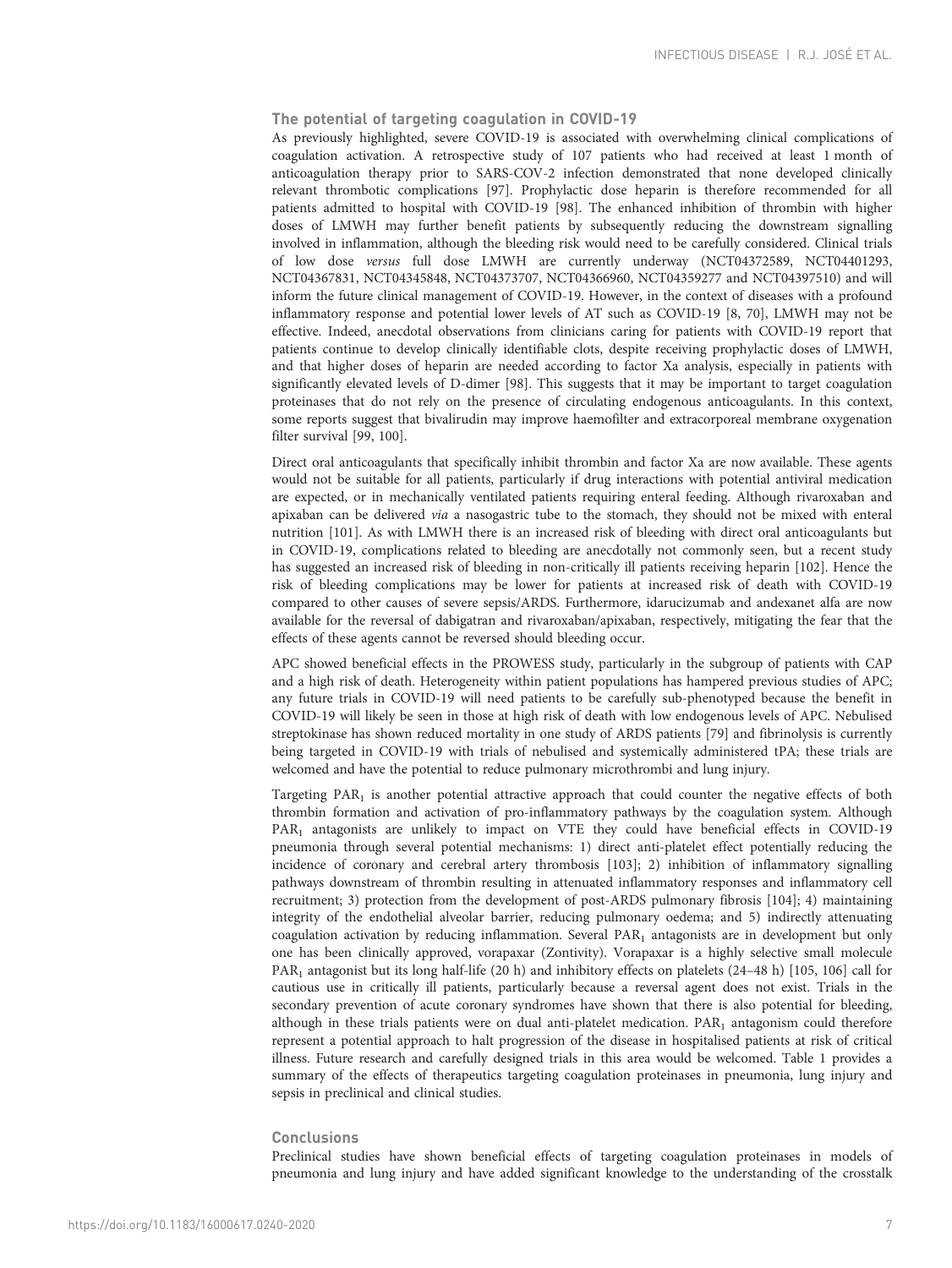<span id="page-7-0"></span>

| TABLE 1 Effects of endogenous anticoagulants or drugs targeting coagulation proteases: evidence from preclinical and clinical |  |  |  |  |
|-------------------------------------------------------------------------------------------------------------------------------|--|--|--|--|
| studies                                                                                                                       |  |  |  |  |

| Pathway              | Agent                                                                |                                                                                                | Animal study outcomes<br><b>Clinical study outcomes</b>                                                      |                                             |                                                                                                  |                                                                                                                      |
|----------------------|----------------------------------------------------------------------|------------------------------------------------------------------------------------------------|--------------------------------------------------------------------------------------------------------------|---------------------------------------------|--------------------------------------------------------------------------------------------------|----------------------------------------------------------------------------------------------------------------------|
| <b>Tissue factor</b> | <b>TFPI</b>                                                          | Coagulation activation<br>Inflammation                                                         | Reduced [42, 107, 108]<br>Reduced [36, 110, 111]<br>No effect [108, 112]                                     | Coagulation activation<br>Inflammation      | Reduced [37, 109]<br>Reduced [37]<br>No effect [109]                                             |                                                                                                                      |
|                      |                                                                      | Bacterial clearance                                                                            | Increased [110]                                                                                              | Mortality                                   | Reduced [40]#<br>No effect [37, 39, 41] <sup>1,+</sup>                                           |                                                                                                                      |
| <b>Factor X</b>      | Rivaroxaban<br>Apixaban <sup>f</sup>                                 | Inflammation<br>Alveolar leak                                                                  | Reduced [113]<br>Reduced [113]                                                                               | Risk of bleeding                            | Increased [37, 39] <sup>§</sup>                                                                  | NCT04416048<br>NCT04394377<br>NCT04351724                                                                            |
| <b>Thrombin</b>      | Anti-thrombin<br>Dabigatran <sup>t</sup><br>Bivalirudin <sup>f</sup> | Coagulation activation                                                                         | Reduced [46]                                                                                                 | Mortality                                   | No effect [45, 47]<br>Reduced mortality in<br>subgroup not receiving<br>concomitant heparin [47] |                                                                                                                      |
|                      |                                                                      | Inflammation<br>Alveolar leak<br>Bacterial clearance                                           | Reduced [42, 46]<br>Reduced [42, 46]<br>Increased [46]                                                       | Risk of bleeding                            | Increased [47] <sup>§</sup>                                                                      |                                                                                                                      |
|                      | Heparin                                                              | Coagulation activation<br>Inflammation<br>Alveolar leak<br><b>Bacterial clearance</b>          | Reduced [46]<br>No effect [42]<br>No effect [42, 46]<br>No effect [42, 46]<br>No effect [42, 46]             | Mortality                                   | No effect [51-53, 79]                                                                            | NCT04372589<br>NCT04401293<br>NCT04367831<br>NCT04345848<br>NCT04373707<br>NCT04366960<br>NCT04359277<br>NCT04397510 |
| <b>APC</b>           | rhAPC                                                                | Coagulation activation<br>Inflammation                                                         | Reduced [46, 60]<br>Reduced [61]<br>No effect [60]                                                           | Coagulation activation<br>Lung injury score | Reduced [63]<br>Reduced [63]                                                                     |                                                                                                                      |
|                      |                                                                      | Alveolar leak<br>Fibrosis                                                                      | Reduced [61]<br>Reduced [61]                                                                                 | Mortality                                   | Reduced [22]<br>No effect [55, 65-67]                                                            |                                                                                                                      |
| Fibrinogen           | tPA<br>uPA                                                           | <b>Bacterial clearance</b><br>Coagulation activation<br>Inflammation<br>Alveolar leak          | No effect [61]<br>No effect [74]<br>Reduced [78]<br>No effect [74, 76]<br>Reduced [76, 78]<br>No effect [74] | Mortality                                   | Reduced [79]                                                                                     | NCT04356833<br>NCT04357730                                                                                           |
| <b>PAR-1</b>         | Vorapaxar<br>RWJ-58269                                               | Fibrinolysis<br>Coagulation activation<br>Inflammation<br>Alveolar leak<br>Bacterial clearance | Increased [74, 78]<br>Reduced [114]<br>Reduced [94, 115]<br>Reduced [94, 115]<br>No effect [94, 115]         |                                             |                                                                                                  |                                                                                                                      |

TFPI: tissue factor pathway inhibitor; APC: activated protein C; rhAPC: recombinant human APC; tPA: tissue-type plasminogen activator; uPA: urokinase-type plasminogen activator; PAR-1: proteinase-activated receptor-1. <sup>#</sup>: trend towards reduced mortality in TFPI-treated group of community-acquired pneumonia patients who had not received concomitant heparin and in whom the pathogen was identified [40]; <sup>1</sup> trend towards reduced mortality in TFPI group not receiving concomitant heparin [39];  $^+$ : trend towards reduced mortality in TFPI group (trial not powered for effect on mortality) [37]; <sup>§</sup>: difference in risk of major bleeding was not significant in those who did not receive concomitant heparin [47];  $^f$ : no relevant studies were identified using this anticoagulant.

> between coagulation and inflammation in the context of pulmonary infection, sepsis and lung injury. Importantly, these preclinical studies have limitations that affect the potential translation of findings to human disease, and previous clinical trials of endogenous anticoagulants in pneumonia and in sepsis have mostly failed to show benefits on mortality. However, in the context of COVID-19, the evidence of a profound hypercoagulable state with pathogenic contributions of both macrothrombi and microthrombi in severe disease suggest there is an improved risk/benefit ratio in targeting specific aspects of the coagulation pathways. The extensive body of research on coagulation and sepsis provides important background for the design of future trials in patients with COVID-19 pneumonia to assess whether targeting coagulation can reduce inflammation as well as VTE and microthrombi, and potentially affect survival. A large armamentarium of potentially beneficial agents exists, and well-designed randomised clinical trials are now needed to investigate the wide range of anticoagulant and anti-fibrinolytic therapies to determine the optimal strategy.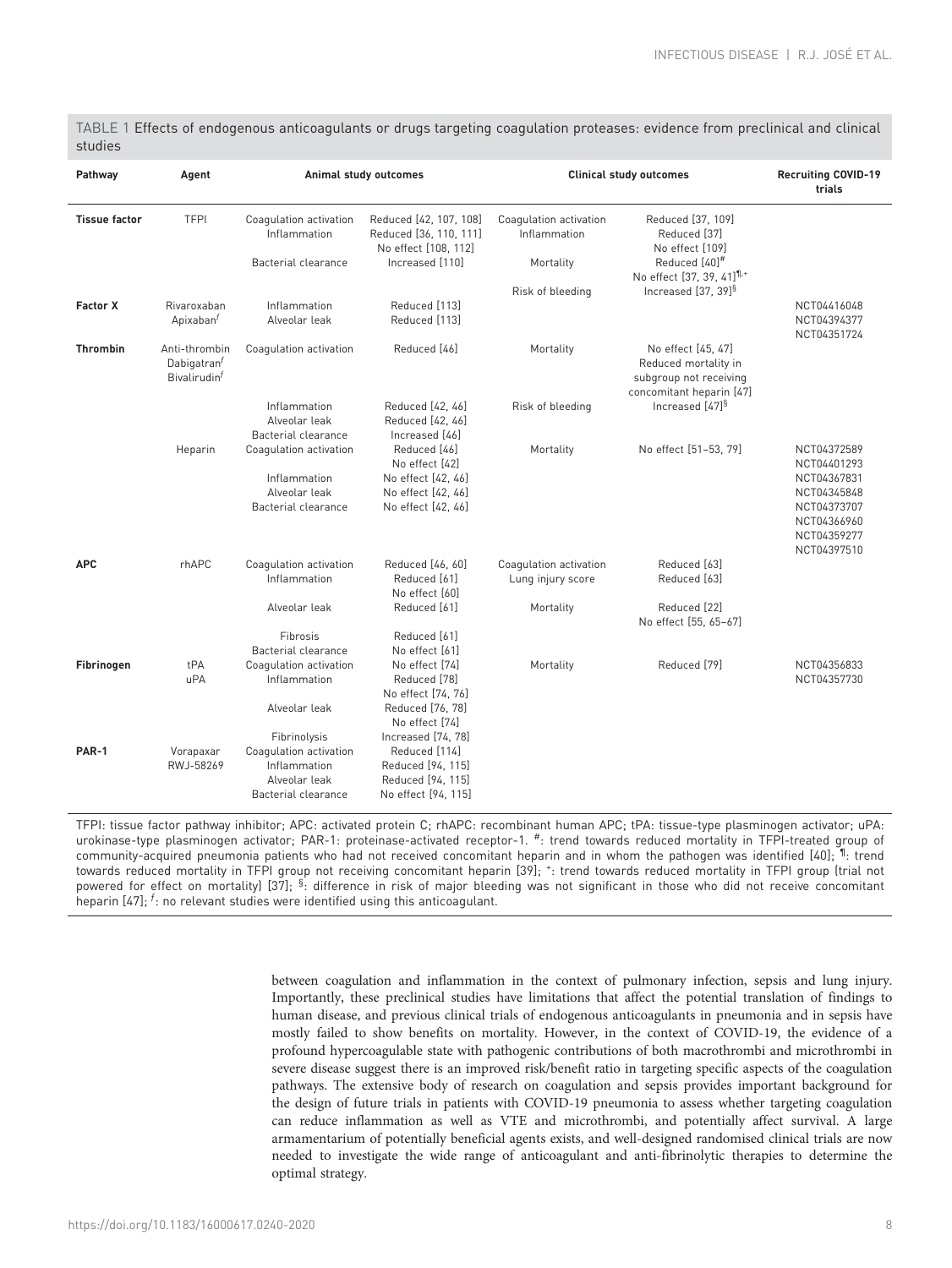<span id="page-8-0"></span>Conflict of interest: R.J. José has nothing to disclose. A. Williams has nothing to disclose. A. Manuel has nothing to disclose. J.S. Brown has nothing to disclose. R.C. Chambers reports grants from The Medical Research Council UK, The Wellcome Trust and The Rosetrees Trust, during the conduct of the study.

References

- 1 Worldometer. COVID-19 Coronavirus Pandemic. [www.worldometers.info/coronavirus/](http://www.worldometers.info/coronavirus/) Date last accessed: 1 June 2020.
- 2 RECOVERY Collaborative Group, Horby P, Lim WS, et al. Dexamethasone in hospitalized patients with COVID-19 - preliminary report. N Engl J Med 2020; in press [\[https://doi.org/10.1056/NEJMoa2021436\]](https://doi.org/10.1056/NEJMoa2021436).
- 3 Beigel JH, Tomashek KM, Dodd LE, et al. Remdesivir for the treatment of COVID-19 preliminary report. N Engl J Med 2020; in press [\[https://doi.org/10.1056/NEJMoa2007764\]](https://doi.org/10.1056/NEJMoa2007764).
- 4 Barnes BJ, Adrover JM, Baxter-Stoltzfus A, et al. Targeting potential drivers of COVID-19: neutrophil extracellular traps. J Exp Med 2020; 217: e20200652.
- 5 Calbo E, Alsina M, Rodríguez-Carballeira M, et al. The impact of time on the systemic inflammatory response in pneumococcal pneumonia. Eur Respir J 2010; 35: 614–618.
- 6 Chen N, Zhou M, Dong X, et al. Epidemiological and clinical characteristics of 99 cases of 2019 novel coronavirus pneumonia in Wuhan, China: a descriptive study. Lancet 2020; 395: 507–513.
- 7 Zhou F, Yu T, Du R, et al. Clinical course and risk factors for mortality of adult inpatients with COVID-19 in Wuhan, China: a retrospective cohort study. Lancet 2020; 395: 1054–1062.
- 8 Tang N, Li D, Wang X, et al. Abnormal coagulation parameters are associated with poor prognosis in patients with novel coronavirus pneumonia. J Thromb Haemost 2020; 18: 844–847.
- 9 Salluh JIF, Rabello LSCF, Rosolem MM, et al. The impact of coagulation parameters on the outcomes of patients with severe community-acquired pneumonia requiring intensive care unit admission. J Crit Care 2011; 26: 496-501.
- 10 Chen J, Wang X, Zhang S, et al. Findings of acute pulmonary embolism in COVID-19 patients. Lancet Infect Dis 2020; in press.
- 11 Lodigiani C, Iapichino G, Carenzo L, et al. Venous and arterial thromboembolic complications in COVID-19 patients admitted to an academic hospital in Milan, Italy. Thromb Res 2020; 191: 9–14.
- 12 Ackermann M, Verleden SE, Kuehnel M, et al. Pulmonary vascular endothelialitis, thrombosis, and angiogenesis in COVID-19. N Engl J Med 2020; 383: 120–128.
- 13 Leppkes M, Knopf J, Naschberger E, et al. Vascular occlusion by neutrophil extracellular traps in COVID-19. EBioMedicine 2020; 58: 102925.
- 14 Miesbach W. Pathological role of angiotensin II in severe COVID-19. TH Open 2020; 4: e138–e144.
- 15 Kernohan A, Calderon M. What Are The Risk Factors and Effectiveness of Prophylaxis for Venous Thromboembolism in COVID-19 Patients? - CEBM. [www.cebm.net/covid-19/20200/](http://www.cebm.net/covid-19/20200/) Date last accessed: 16 July 2020.
- 16 Liu J, Li S, Liu J, et al. Longitudinal characteristics of lymphocyte responses and cytokine profiles in the peripheral blood of SARS-CoV-2 infected patients. EBioMedicine 2020; 55: 102763.
- 17 Tijburg PNM, Ryan J, Stern DM, et al. Activation of the coagulation mechanism on tumor necrosis factor-stimulated cultured endothelial cells and their extracellular matrix: the role of flow and factor IX/IXa. J Biol Chem 1991; 266: 12067–12074.
- 18 Kerr R, Stirling D, Ludlam CA. Interleukin 6 and haemostasis. Br J Haematol 2001; 115: 3–12.
- 19 Kellum JA, Kong L, Fink MP, et al. Understanding the inflammatory cytokine response in pneumonia and sepsis: results of the Genetic and Inflammatory Markers of Sepsis (GenIMS) study. Arch Intern Med 2012; 167: 1655–1663.
- 20 Ewig S, de Roux A, Bauer T, et al. Validation of predictive rules and indices of severity for community acquired pneumonia. Thorax 2004; 59: 421–427.
- 21 Kojicic M, Li G, Hanson AC, et al. Risk factors for the development of acute lung injury in patients with infectious pneumonia. Crit Care 2012; 16: R46.
- 22 Laterre P-F, Garber G, Levy H, et al. Severe community-acquired pneumonia as a cause of severe sepsis: data from the PROWESS study. Crit Care Med 2005; 33: 952–961.
- 23 van Till JWO, Levi M, Bresser P, et al. Early procoagulant shift in the bronchoalveolar compartment of patients with secondary peritonitis. J Infect Dis 2006; 194: 1331–1339.
- 24 van der Poll T. Tissue factor as an initiator of coagulation and inflammation in the lung. Crit Care 2008; 12: Suppl. 6, S3.
- 25 Schultz MJ, Millo J, Levi M, et al. Local activation of coagulation and inhibition of fibrinolysis in the lung during ventilator associated pneumonia. Thorax 2004; 59: 130–135.
- 26 Bastarache JA, Wang L, Geiser T, et al. The alveolar epithelium can initiate the extrinsic coagulation cascade through expression of tissue factor. Thorax 2007; 62: 608–616.
- 27 Bastarache JA, Fremont RD, Kropski JA, et al. Procoagulant alveolar microparticles in the lungs of patients with acute respiratory distress syndrome. Am J Physiol Lung Cell Mol Physiol 2009; 297: L1035–L1041.
- 28 Giesen PL, Rauch U, Bohrmann B, et al. Blood-borne tissue factor: another view of thrombosis. Proc Natl Acad Sci USA 1999; 96: 2311–2315.
- 29 McVey MJ, Tabuchi A, Kuebler WM. Microparticles and acute lung injury. Am J Physiol Lung Cell Mol Physiol 2012; 303: L364–L381.
- 30 Günther A, Mosavi P, Heinemann S, et al. Alveolar fibrin formation caused by enhanced procoagulant and depressed fibrinolytic capacities in severe pneumonia. Comparison with the acute respiratory distress syndrome. Am J Respir Crit Care Med 2000; 161: 454–462.
- 31 Hoogerwerf JJ, de Vos AF, Bresser P, et al. Lung inflammation induced by lipoteichoic acid or lipopolysaccharide in humans. Am J Respir Crit Care Med 2008; 178: 34–41.
- 32 Monroe DM, Key NS. The tissue factor-factor VIIa complex: procoagulant activity, regulation, and multitasking. J Thromb Haemost 2007; 5: 1097–1105.
- 33 Crawley JTB, Lane DA. The haemostatic role of tissue factor pathway inhibitor. Arterioscler Thromb Vasc Biol 2008; 28: 233–242.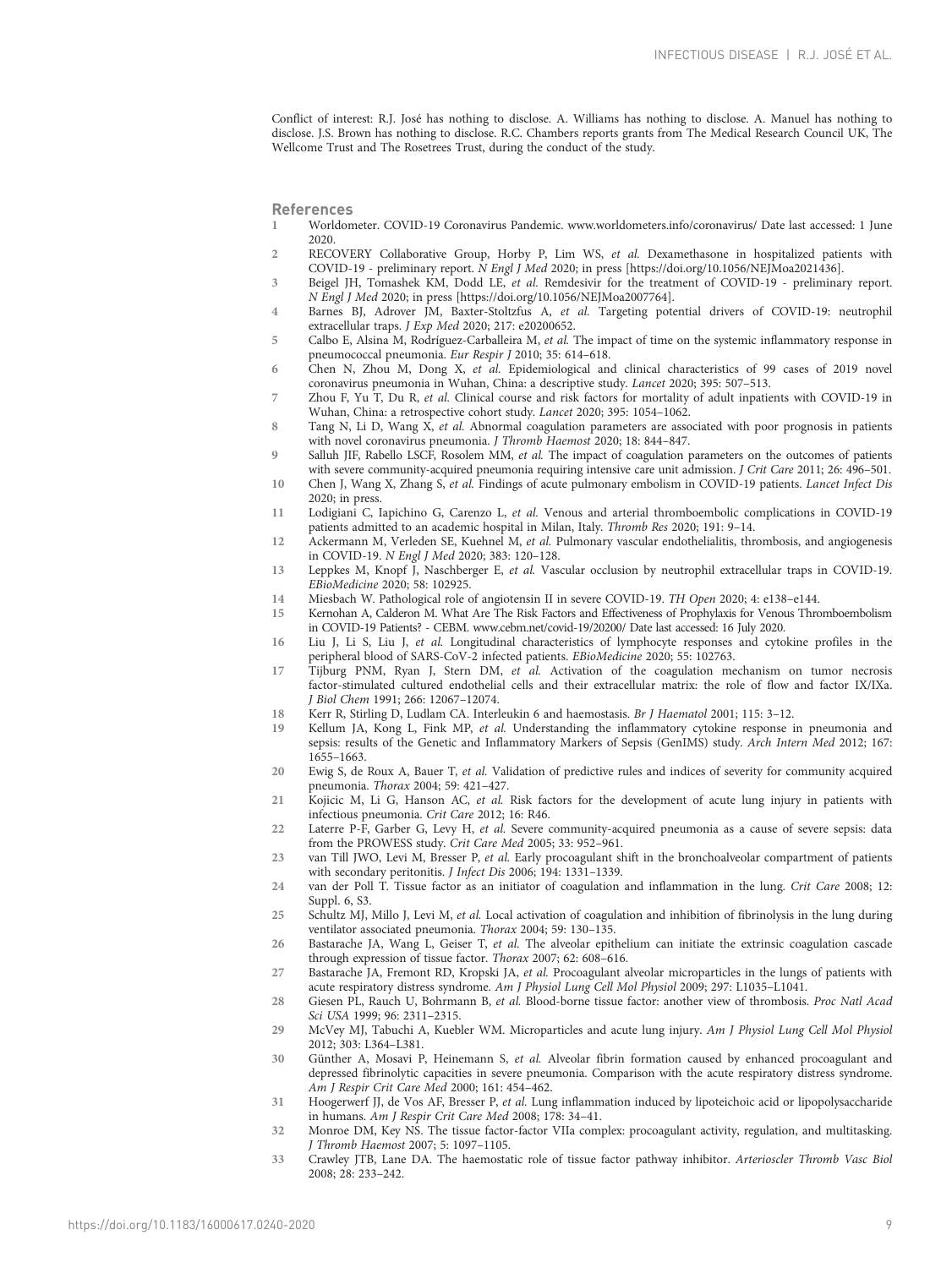- <span id="page-9-0"></span>34 Chambers RC, Scotton CJ. Coagulation cascade proteinases in lung injury and fibrosis. Proc Am Thorac Soc 2012; 9: 96–101.
- 35 Welty-Wolf KE, Carraway MS, Miller DL, et al. Coagulation blockade prevents sepsis-induced respiratory and renal failure in baboons. Am J Respir Crit Care Med 2001; 164: 1988–1996.
- 36 Miller DL, Welty-Wolf K, Carraway MS, et al. Extrinsic coagulation blockade attenuates lung injury and proinflammatory cytokine release after intratracheal lipopolysaccharide. Am J Respir Cell Mol Biol 2002; 26: 650–658.
- 37 Abraham E, Reinhart K, Svoboda P, et al. Assessment of the safety of recombinant tissue factor pathway inhibitor in patients with severe sepsis: a multicenter, randomized, placebo-controlled, single-blind, dose escalation study. Crit Care Med 2001; 29: 2081–2089.
- 38 Luo P, Liu Y, Qiu L, et al. Tocilizumab treatment in COVID-19: a single center experience. J Med Virol 2020; 92: 814–818.
- 39 Abraham E, Reinhart K, Opal SM, et al. Efficacy and safety of tifacogin (recombinant tissue factor pathway inhibitor) in severe sepsis: a randomized controlled trial. JAMA 2003; 290: 238–247.
- 40 Laterre P-F, Opal SM, Abraham E, et al. A clinical evaluation committee assessment of recombinant human tissue factor pathway inhibitor (tifacogin) in patients with severe community-acquired pneumonia. Crit Care 2009; 13: R36.
- 41 Wunderink RG, Laterre P-F, Francois B, et al. Recombinant tissue factor pathway inhibitor in severe community-acquired pneumonia: a randomized trial. Am J Respir Crit Care Med 2011; 183: 1561-1568.
- 42 Choi G, Hofstra J-JH, Roelofs JJTH, et al. Antithrombin inhibits bronchoalveolar activation of coagulation and limits lung injury during Streptococcus pneumoniae pneumonia in rats. Crit Care Med 2008; 36: 204–210.
- 43 Hoffmann H, Siebeck M, Spannagl M, et al. Effect of recombinant hirudin, a specific inhibitor of thrombin, on endotoxin-induced intravascular coagulation and acute lung injury in pigs. Am Rev Respir Dis 1990; 142: 782–788.
- 44 Schmidt B, Davis P, La Pointe H, et al. Thrombin inhibitors reduce intrapulmonary accumulation of fibrinogen and procoagulant activity of bronchoalveolar lavage fluid during acute lung injury induced by pulmonary overdistention in newborn piglets. Pediatr Res 1996; 39: 798–804.
- 45 Afshari A, Wetterslev J, Brok J, et al. Antithrombin III for critically ill patients. Cochrane Database Syst Rev 2008; 2: CD005370.
- 46 Hofstra JJ, Cornet AD, de Rooy BF, et al. Nebulized antithrombin limits bacterial outgrowth and lung injury in Streptococcus pneumoniae pneumonia in rats. Crit Care 2009; 13: R145–R145.
- 47 Warren BL, Eid A, Singer P, et al. High-dose antithrombin III in severe sepsis. JAMA 2001; 286: 1869-1878.
- 48 Obi AT, Tignanelli CJ, Jacobs BN, et al. Empirical systemic anticoagulation is associated with decreased venous thromboembolism in critically ill influenza A H1N1 acute respiratory distress syndrome patients. J Vasc Surg Venous Lymphat Disord 2019; 7: 317–324.
- 49 Poterucha TJ, Libby P, Goldhaber SZ. More than an anticoagulant: do heparins have direct anti-inflammatory effects? Thromb Haemost 2017; 117: 437–444.
- 50 Lang J, Yang N, Deng J, et al. Inhibition of SARS pseudovirus cell entry by lactoferrin binding to heparan sulfate proteoglycans. PLoS One 2011; 6: e23710.
- 51 Dixon B, Santamaria JD, Campbell DJ. A phase 1 trial of nebulised heparin in acute lung injury. Crit Care 2008; 12: R64.
- 52 Dixon B, Schultz MJ, Smith R, et al. Nebulized heparin is associated with fewer days of mechanical ventilation in critically ill patients: a randomized controlled trial. Crit Care 2010; 14: R180.
- 53 Dixon B, Smith R, Santamaria JD, et al. A trial of nebulised heparin to limit lung injury following cardiac surgery. Anaesth Intensive Care 2016; 44: 28–33.
- 54 Dhainaut J-F, Yan SB, Joyce DE, et al. Treatment effects of drotrecogin alfa (activated) in patients with severe sepsis with or without overt disseminated intravascular coagulation. J Thromb Haemost 2004; 2: 1924–1933.
- 55 Ranieri VM, Thompson BT, Barie PS, et al. Drotrecogin alfa (activated) in adults with septic shock. N Engl J Med 2012: 2055–2064.
- 56 Vincent J, Bernard GR, Beale R, et al. Drotrecogin alfa (activated) treatment in severe sepsis from the global open-label trial ENHANCE: further evidence for survival and safety and implications for early treatment. Crit Care Med 2005; 33: 2266–2277.
- 57 Esmon CT, Ding W, Yasuhiro K, et al. The protein C pathway: new insights. Thromb Haemost 1997; 78: 70–74.
- 58 Rijneveld AW, Weijer S, Florquin S, et al. Thrombomodulin mutant mice with a strongly reduced capacity to generate activated protein C have an unaltered pulmonary immune response to respiratory pathogens and lipopolysaccharide. Blood 2004; 103: 1702–1709.
- 59 Taylor FB, Chang A, Esmon CT, et al. Protein C prevents the coagulopathic and lethal effects of Escherichia coli infusion in the baboon. J Clin Invest 1987; 79: 918–925.
- 60 Murakami K, Okajima K, Uchiba M, et al. Activated protein C attenuates endotoxin-induced pulmonary vascular injury by inhibiting activated leukocytes in rats. Blood 1996; 87: 642–647.
- 61 Yasui H, Gabazza EC, Tamaki S, et al. Intratracheal administration of activated protein C inhibits bleomycin-induced lung fibrosis in the mouse. Am J Respir Crit Care Med 2001; 163: 1660-1668.
- 62 Mandell LA, Wunderink RG, Anzueto A, et al. Infectious Diseases Society of America/American Thoracic Society consensus guidelines on the management of community-acquired pneumonia in adults. Clin Infect Dis 2007; 44: Suppl. 2, S27–S72.
- 63 Cornet AD, Hofstra JJ, Vlaar AP, et al. Activated protein C attenuates pulmonary coagulopathy in patients with acute respiratory distress syndrome. J Thromb Haemost 2013; 11: 894–901.
- 64 Cornet AD, Groeneveld ABJ, Hofstra JJ, et al. Recombinant human activated protein C in the treatment of acute respiratory distress syndrome: a randomized clinical trial. PLoS One 2014; 9: e90983.
- 65 Liu KD, Levitt J, Zhuo H, et al. Randomized clinical trial of activated protein C for the treatment of acute lung injury. Am J Respir Crit Care Med 2008; 178: 618–623.
- 66 Abraham E, Laterre p-F, Garg R, et al. Drotrecogin alfa (activated) for adults with severe sepsis and a low risk of death. N Engl J Med 2005; 353: 1332–1341.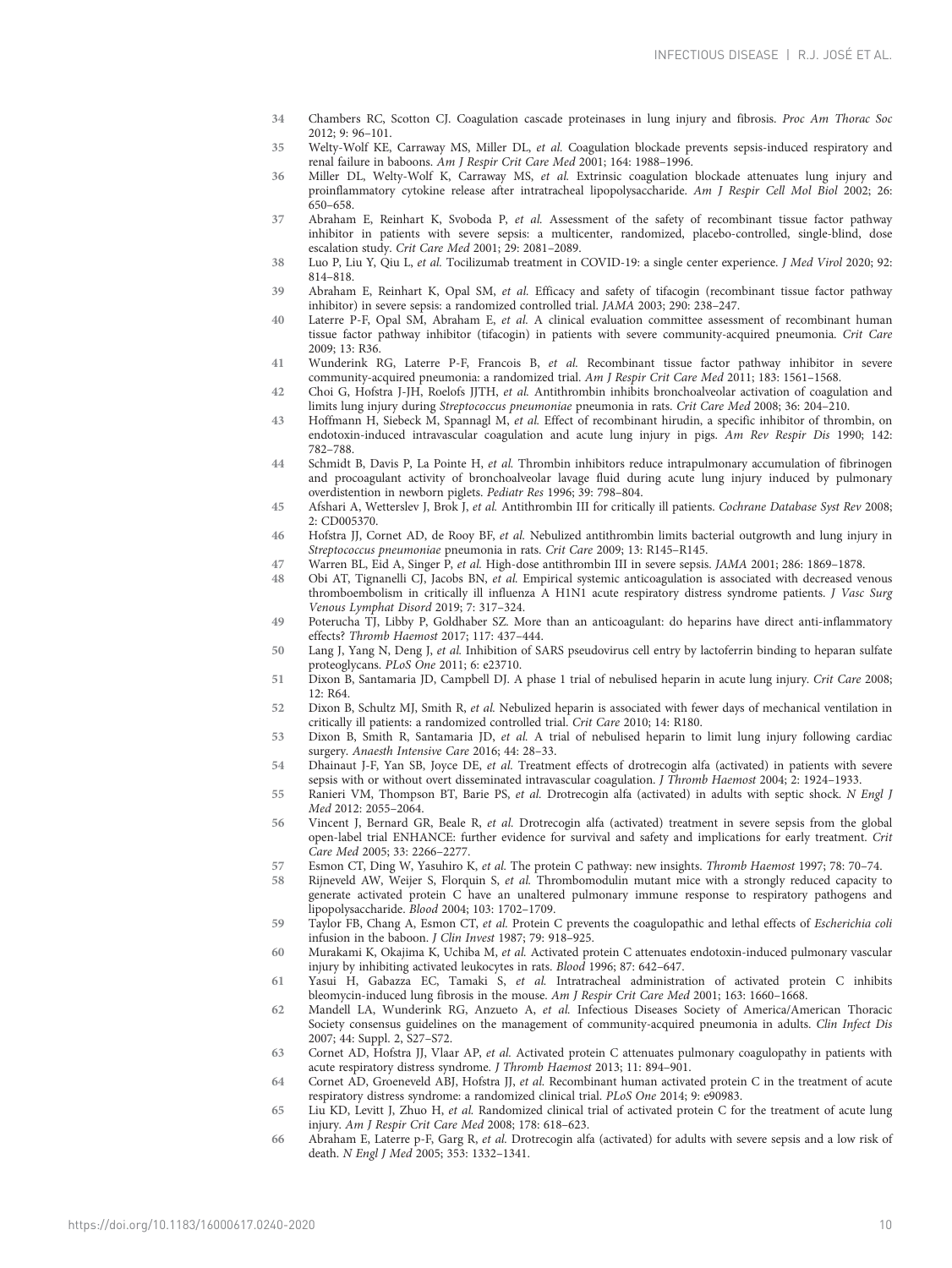- <span id="page-10-0"></span>67 Martí-Carvajal AJ, Solà I, Lathyris D, et al. Human recombinant activated protein C for severe sepsis. Cochrane Database Syst Rev 2011; 3: CD004388.
- 68 Kalil AC, Florescu DF. Severe sepsis: are PROWESS and PROWESS-SHOCK trials comparable? A clinical and statistical heterogeneity analysis. Crit Care 2013; 17: 167.
- 69 Kerschen EJ, Fernandez JA, Cooley BC, et al. Endotoxemia and sepsis mortality reduction by non-anticoagulant activated protein C. J Exp Med 2007; 204: 2439–2448.
- 70 Panigada M, Bottino N, Tagliabue P, et al. Hypercoagulability of COVID-19 patients in intensive care unit. A report of thromboelastography findings and other parameters of hemostasis. J Thromb Haemost 2020; 18: 1738–1742.
- 71 Choi G, Schultz MJ, van Till JWO, et al. Disturbed alveolar fibrin turnover during pneumonia is restricted to the site of infection. Eur Respir J 2004; 24: 786–789.
- 72 Rijneveld AW, Florquin S, Bresser P, et al. Plasminogen activator inhibitor type-1 deficiency does not influence the outcome of murine pneumococcal pneumonia. Blood 2003; 102: 934–939.
- 73 Renckens R, Roelofs JJTH, Bonta PI, et al. Plasminogen activator inhibitor type 1 is protective during severe Gram-negative pneumonia. Blood 2007; 109: 1593–1601.
- 74 Hofstra JJ, Cornet AD, Declerck PJ, et al. Nebulized fibrinolytic agents improve pulmonary fibrinolysis but not inflammation in rat models of direct and indirect acute lung injury. PLoS One 2013; 8: e55262.
- 75 Rijneveld AW, Levi M, Florquin S, et al. Urokinase receptor is necessary for adequate host defense against pneumococcal pneumonia. J Immunol 2002; 168: 3507–3511.
- 76 Stringer KA, Hybertson BM, Cho OJ, et al. Tissue plasminogen activator (tPA) inhibits interleukin-1 induced acute lung leak. Free Radic Biol Med 1998; 25: 184–188.
- 77 Berri F, Rimmelzwaan GF, Hanss M, et al. Plasminogen controls inflammation and pathogenesis of influenza virus infections via fibrinolysis. PLoS Pathog 2013; 9: e1003229.
- 78 Liu C, Ma Y, Su Z, et al. Meta-analysis of preclinical studies of fibrinolytic therapy for acute lung injury. Front Immunol 2018; 9: 1898.
- 79 Mahmoud AAA, Mahmoud HE, Mahran MA, et al. Streptokinase versus unfractionated heparin nebulization in patients with severe acute respiratory distress syndrome (ARDS): a randomized controlled trial with observational controls. J Cardiothorac Vasc Anesth 2020; 34: 436–443.
- 80 José RJ, Williams AE, Chambers RC. Proteinase-activated receptors in fibroproliferative lung disease. Thorax 2014; 69: 190–192.
- 81 Riewald M, Petrovan RJ, Donner A, et al. Activation of endothelial cell protease activated receptor 1 by the protein C pathway. Science 2002; 296: 1880–1882.
- 82 Kuliopulos A, Covic L, Seeley SK, et al. Plasmin desensitization of the PAR<sub>1</sub> thrombin receptor: kinetics, sites of truncation, and implications for thrombolytic therapy. Biochemistry 1999; 38: 4572–4585.
- 83 Boire A, Covic L, Agarwal A, et al. PAR<sub>1</sub> is a matrix metalloprotease-1 receptor that promotes invasion and tumorigenesis of breast cancer cells. Cell 2005; 120: 303–313.
- 84 Naldini A, Carney DH, Pucci A, et al. Thrombin regulates the expression of proangiogenic cytokines via proteolytic activation of protease-activated receptor-1. Gen Pharmacol 2000; 35: 255–259.
- 85 Chi L, Li Y, Stehno-Bittel L, et al. Interleukin-6 production by endothelial cells via stimulation of protease-activated receptors is amplified by endotoxin and tumor necrosis factor-alpha. J Interferon Cytokine Res 2001; 21: 231–240.
- 86 Niessen F, Furlan-Freguia C, Fernández JA, et al. Endogenous EPCR/aPC-PAR<sub>1</sub> signaling prevents inflammation-induced vascular leakage and lethality. Blood 2009; 113: 2859–2866.
- 87 Singleton PA, Moreno-Vinasco L, Sammani S, et al. Attenuation of vascular permeability by methylnaltrexone: role of mOP-R and S1P3 transactivation. Am J Respir Cell Mol Biol 2007; 37: 222–231.
- 88 Feistritzer C, Riewald M. Endothelial barrier protection by activated protein C through PAR1-dependent sphingosine 1-phosphate receptor-1 crossactivation. Blood 2005; 105: 3178–3184.
- 89 Ludeman MJ, Kataoka H, Srinivasan Y, et al. PAR<sub>1</sub> cleavage and signaling in response to activated protein C and thrombin. J Biol Chem 2005; 280: 13122–13128.
- 90 Schuepbach RA, Feistritzer C, Fernández JA, et al. Protection of vascular barrier integrity by activated protein C in murine models depends on protease-activated receptor-1. Thromb Haemost 2009; 101: 724–733.
- 91 Schuepbach RA, Madon J, Ender M, et al. Protease-activated receptor-1 cleaved at R46 mediates cytoprotective effects. J Thromb Haemost 2012; 10: 1675–1684.
- 92 Mosnier LO, Sinha RK, Burnier L, et al. Biased agonism of protease-activated receptor 1 by activated protein C caused by noncanonical cleavage at Arg46. Blood 2012; 120: 5237–5246.
- 93 Kaneider NC, Leger AJ, Agarwal A, et al. 'Role reversal' for the receptor PAR<sub>1</sub> in sepsis-induced vascular damage. Nat Immunol 2007; 8: 1303–1312.
- 94 José RJ, Williams AE, Mercer PF, et al. Regulation of neutrophilic inflammation by proteinase-activated receptor 1 during bacterial pulmonary infection. J Immunol 2015; 194: 6024–6034.
- 95 Antoniak S, Owens AP, Baunacke M, et al. PAR-1 contributes to the innate immune response during viral infection. J Clin Invest 2013; 123: 1310–1322.
- 96 Khoufache K, Berri F, Nacken W, et al. PAR<sub>1</sub> contributes to influenza A virus pathogenicity in mice. J Clin Invest 2013; 123: 206–214.
- 97 Lachant DJ, Lachant NA, Kouides P, et al. Chronic therapeutic anticoagulation is associated with decreased thrombotic complications in SARS-CoV-2 infection. J Thromb Haemost 2020; in press [\[https://doi.org/10.1111/](https://doi.org/10.1111/jth.15032) [jth.15032\]](https://doi.org/10.1111/jth.15032).
- 98 Levi M, Thachil J, Iba T, et al. Coagulation abnormalities and thrombosis in patients with COVID-19. Lancet Haematol 2020; 7: e438–e440.
- 99 Seelhammer TG, Rowse P, Yalamuri S. Bivalirudin for maintenance anticoagulation during venovenous extracorporeal membrane oxygenation for COVID-19. J Cardiothorac Vasc Anesth 2020; in press [[https:doi/org/](https:doi/org/10.1053/j.jvca.2020.06.059) [10.1053/j.jvca.2020.06.059\]](https:doi/org/10.1053/j.jvca.2020.06.059).
- 100 Kiser TH, MacLaren R, Fish DN, et al. Bivalirudin versus unfractionated heparin for prevention of hemofilter occlusion during continuous renal replacement therapy. Pharmacotherapy 2010; 30: 1117–1126.
- 101 Peterson JJ, Hoehns JD. Administration of direct oral anticoagulants through enteral feeding tubes. J Pharm Technol 2016; 32: 196–200.